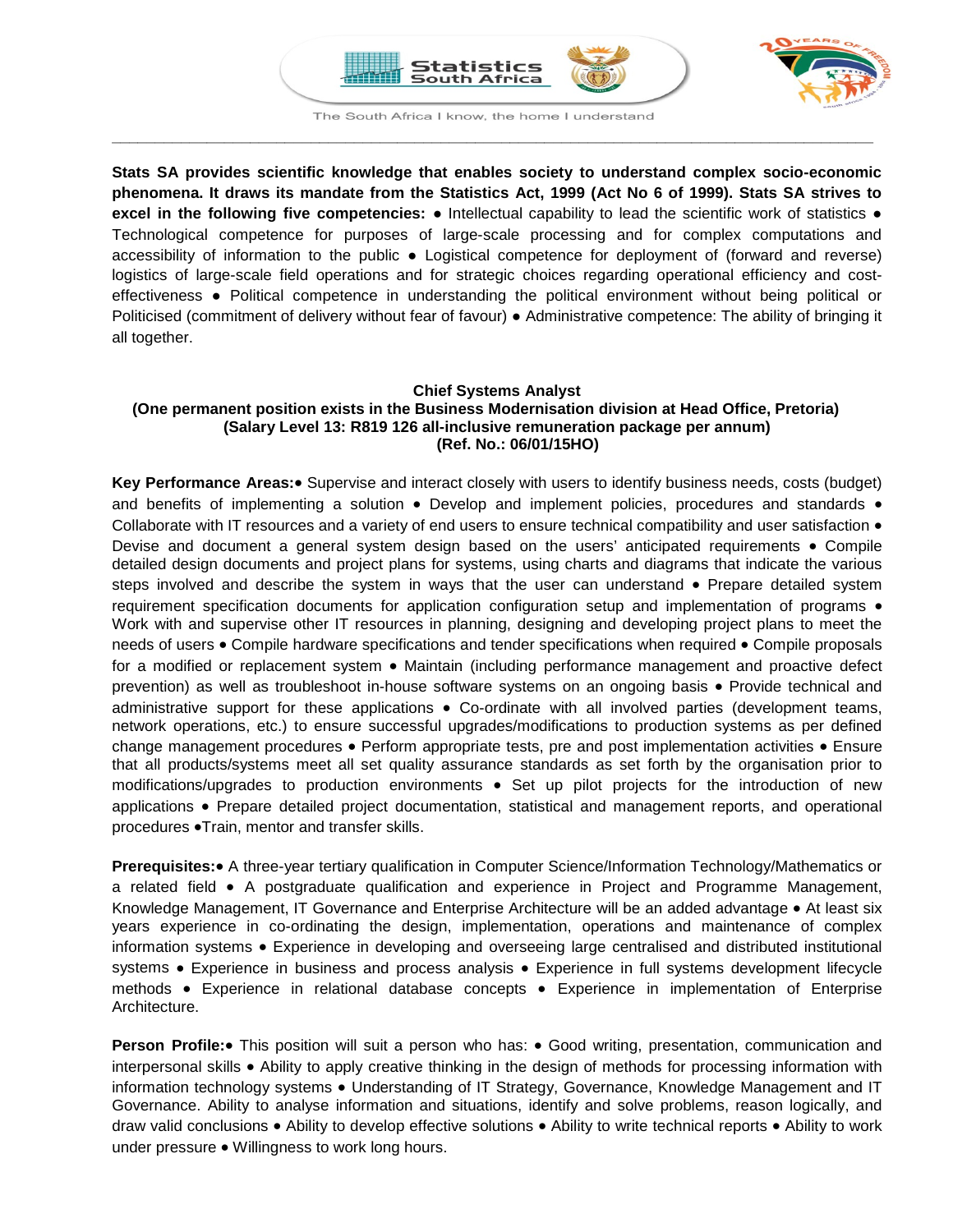#### **Manager: Systems Specification, Editing and Imputation (One permanent position exists in the Poverty and Inequality Statistics division at Head Office, Pretoria) (Salary Level 13: R819 126 all-inclusive remuneration package per annum) (Ref. No.: 07/01/15HO)**

**Key Performance Areas:** • Ensure development of strategic, tactical and operational plans for the component • Manage development of data capturing and edit specification • Oversee development of editing rules • Oversee development of an integrated editing and imputation system • Liaise and provide statistical support to stakeholders • Manage staff and other resources.

**Prerequisites:** • A three-year tertiary qualification in Demography/Econometrics/Economics/Social Science/Statistics • Training in SAS and Project Management is essential • At least six years experience as Middle Manager and on analysis of data and writing reports • Proven experience in quantitative research and data editing • Knowledge of policy development and Labour statistics.

**Person Profile:** • This position will suit a person with: Good conceptual, analytical, numerical, communication, co-ordination and liaison skills with a strong focus on service delivery, customer needs and process and product quality • Ability to initiate new ideas, concepts strategies and tools and gain their acceptance by management, and then to communicate these successfully to lower levels who are expected to execute them • Ability to work under pressure as well as handle multiple and basic tasks and projects.

# **Manager: Geodatabase (One permanent position exists in the Geography division at Head Office, Pretoria) (Salary Level 13: R819 126 all-inclusive remuneration package per annum) (Ref. No.: 08/01/15HO)**

**Key Performance Areas:** • Align Stats SA's geographic database to meet the requirements for priority projects in the organisation and the strategic direction of the organisation • Research and document appropriate methodologies, processes, designs and applications for optimising the spatial database and spatial information use for the organisation • Collaborate with data custodians and suppliers on data acquisition, geographic standards and data definitions • Assess and analyse data for coverage and quality • Spatial data analysis and report writing • Prepare tenders and management of contractors • Ensure integration with other projects and systems both internally and outside the organisation and timely deliverables to these projects.

**Prerequisites:**• A three-year tertiary qualification in Geographic Information Systems/Geography/Town Planning/Demography/Data Analysis • A postgraduate qualification and experience in Project and Programme Management will be an added advantage • Training in database management and programming is essential • At least six years relevant experience in any of the above-mentioned fields • Relevant experience in SA geographical (spatial) data • Extensive knowledge of MS Access and MS-Excel as well as knowledge and use of at least two different GIS software packages ( one from ESRI) • Experience in IT Project Management will be an added advantage.

**Person Profile:•** This position will suit a person who has: • Good writing, presentation, communication, problem-solving and interpersonal skills • Ability to be creative, self-motivated and show initiative • Ability to work under pressure • Willingness to work long hours.

## **Manager: Security Management (One permanent position exists in the FMLS division at Head Office, Pretoria) (Salary Level 13: R819 126 all-inclusive remuneration package per annum) (Ref. No.: 09/01/15HO)**

**Key Performance Areas:** ● Ensure the development of policies, processes, procedures and plans for security management ● Ensure management of security co-ordination and advisory, and threat and risk assessment (physical security) ● Plan, execute and monitor projects security and provide VIP protection services ● Manage the Provincial Security Co-ordinators ● Ensure the management of vetting and information security clearance in the department ● Liaise with stakeholders ● Mange staff and other resources.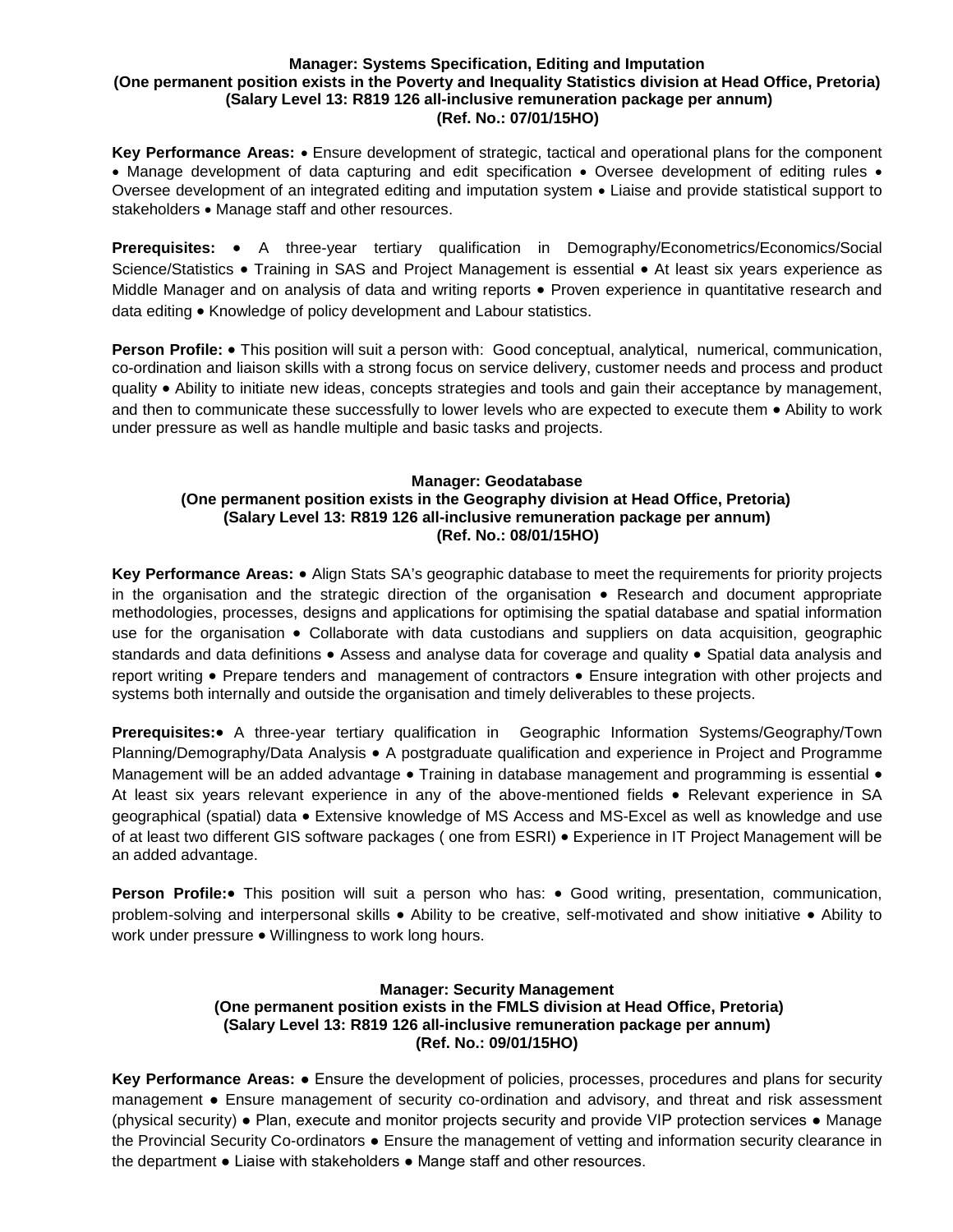**Prerequisites:** ●A three-year tertiary qualification in Law Enforcement/Security Risk Management/Military Science ● Training in Security management, Fire Training, Risk Management, Project Management, VIP and Protocol Training, Vetting Course by SSA/NIA/Defence Intelligence, and Security Clearance Course is essential ● At least six years in Security Management ● Knowledge of security management administration, vetting process and procedures, and security related legislation ● Knowledge of MS Office Suite.

**Person Profile:** ●This position will suit a person with: Good communication, interpersonal, reliable, report writing, management, diligent, decisive, analytical, assertive, financial, leadership, negotiation, problem-solving and organising skills ● Ability to handle stress and pressure.

# **Deputy Manager: Information Security Compliance (One permanent position exists in the FMLS division at Head Office, Pretoria) (Salary Level 11: R532 278 all-inclusive remuneration package per annum) (Ref. No.: 10/01/15HO)**

**Key Performance Areas:** ● Develop, policies, procedures and plans relating to administration of security compliance in the organisation ● Manage the Information Security and ICT compliance security ● Manage risk assessments on employees, posts and information within the component ● Liaise with private and state law enforcement agencies ● Ensure conducting of training to promote capacity building within Information Security Compliance ● Co-ordinate the implementation and evaluation of all information pertaining to security screening, pre-employment suitability checks, non-compliance issues, information leakages or any other integrity related incident ● Render support to projects relating to security matters and reporting ● Mange staff and other resources.

**Prerequisites:** ●A three-year tertiary qualification in Law Enforcement/Security Risk Management/Military Science ● Training in SANAI/NIA/SSA Security Management Course, Defence Intelligence Vetting Fieldwork Course, Financial Management, Project Management, Risk Management, Forensic Investigation, Information Security and Counter Intelligence · At least five years experience in Security Management • Knowledge of security management administration, security compliance audits, disposal of classified information, security appraisals, project security, investigation methodology, vetting process and procedures, and security related legislation ● Knowledge of MS Office Suite.

**Person Profile: ●This position will suit a person with: Good communication, interpersonal, auditing, report** writing, management, decision-making, analytical, assertive, financial, leadership, negotiation, problem-solving and organising skills ● Ability to work in a team ● Ability to handle stress and pressure.

### **Deputy Manager: Communication, Marketing and Publicity (One permanent position exists in the Limpopo Provincial Office) (Salary Level 11: R532 278 all-inclusive remuneration package per annum) (Ref. No.: 11/01/15LP)**

**Key Performance Areas:** ● Develop operational plans, policies, procedures, standard operating procedure (SOP) for communication, marketing and publicity in the province ● Manage publicity for all surveys and censuses within the province ● Manage and co-ordinate marketing, communication, and stakeholder relations in the province ● Manage staff and other resources.

**Prerequisites:** ● A three-year tertiary qualification in Communication/Marketing/Public Relations/Journalism with statistics as an added advantage ● At least five years relevant experience of which three years should be at Assistant Director and two years at supervisory level ● Knowledge of strategic planning and project management ● Knowledge of MS Office Suite ● A valid driver's license.

**Person Profile:** ● This position will suit a person with: ● Good interpersonal, leadership, analytical, communication, customer orientation, financial, presentation, report writing and supervisory skills ● Willingness to travel and work long hours ● Ability to work under pressure within targeted deadlines.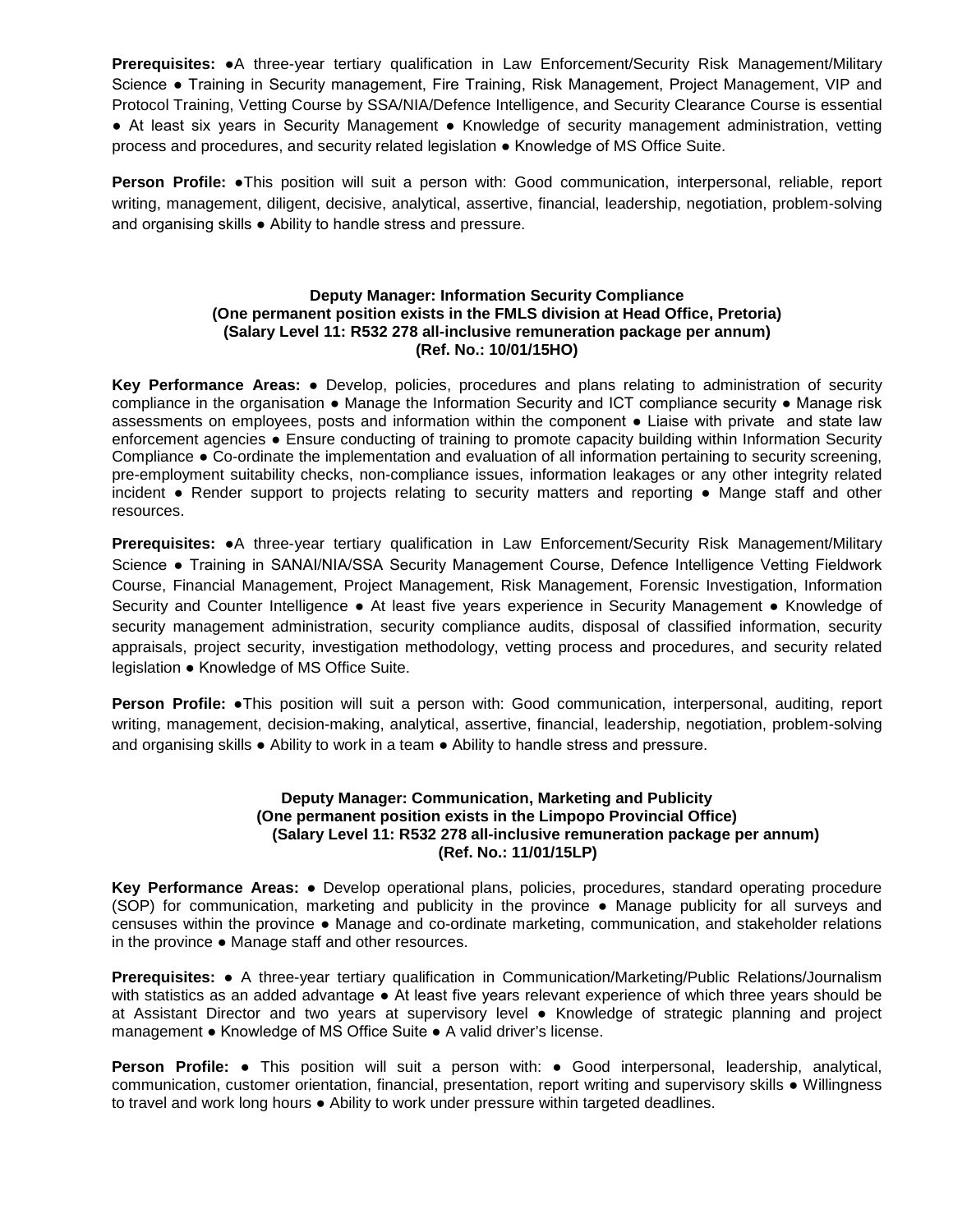#### **Deputy Manager: Training and Quality Assurance (One permanent position exists in Limpopo Provincial Office) (Salary Level 11: R532 278 all-inclusive remuneration package per annum) (Ref. No.: 12/01/15LP)**

**Key Performance Areas:** ● Develop operational plans, policies, procedures, standard operating procedures (SOP) for quality and training operations in the province ● Manage the implementation of training within the province ● Provide quality assurance for all surveys and censuses in the province ● Manage staff and other resources.

**Prerequisites:** ● A three-year tertiary qualification in Quality Management/Human Resource Development with specialisation in either Statistics/Mathematics/Demography/Social Science/Geography/Economics • Training in Project Management, SASQAF, Total Quality Management, Assessor and Moderator Course, survey methodology and sampling techniques is essential ● At least five years relevant experience ● Knowledge of MS Office Suite ● A valid driver's license.

**Person Profile:** ● This position will suit a person with: ● Good interpersonal, leadership, analytical, communication, customer orientation, financial, presentation, report writing, supervisory and management skills ● Willingness to travel and work long hours ● Ability to work under pressure within targeted deadlines.

#### **Principal Systems Analyst (One permanent position exists in the Business Modernisation division at Head Office, Pretoria) (Salary level 11: R532 278 all-inclusive remuneration package per annum) (Ref. No.: 13/01/15HO)**

**Key Performance Areas:** ● Facilitate and analyse business requirements and produce user requirement specifications • Design complex relational databases • Design of complex and quality integrated systems and applications ● Ensure training of users ● Ensure testing of integrated applications ● Facilitate production implementation of integrated applications ● Ensure provision of user support.

**Prerequisites: •** A three-year tertiary qualification in Information Technology or related field • Training in business or systems analysis and data architecture, data modelling, database design and project management is essential ● At least five years experience in systems analysis and design including relational database design, client server application development including relational database design ● Knowledge of systems and data architecture, advanced database design and data modelling, and advanced programming.

**Person Profile: ●** This position will suit a person who has: Good communication, problem-solving, analytical, presentation, decision-making, conflict resolution and facilitation skills and who is dedicated, committed, reliable, innovative and self-motivated · Ability to work independently and in a team · Ability to work under pressure and meet deadlines ● Willingness to travel and work long hours.

## **Principal Standards Developer (One permanent position exists in the Survey Standards division at Head Office, Pretoria) (Salary level 11: R532 278 all-inclusive remuneration package per annum) (Ref. No.: 14/01/15HO)**

**Key Performance Areas:** ● Ensure the development of statistical standards ● Facilitate the maintenance of statistical standards • Co-ordinate inputs for the development of training material on the use of standards • Develop policies for the implementation of standards and support internally ● Co-ordinate Support to NSS with the development of guidelines and standards ● Supervise and develop support staff ● Conduct research on international best practices for the development of statistical standards.

**Prerequisites: •** A three-year tertiary qualification in any statistical related field • A post graduate qualification in any statistical related field will be an added advantage ● Training in Project Management, Statistics, Economics and Demography is essential ● At least five years experience in developing and implementing standards • Experience with some aspects of the core work performed by Stats SA • Knowledge of MS Office Suite.

**Person Profile:** This position will suit persons with: Good communication, presentation, analytical, problemsolving, interpersonal and decision-making skills • Ability to interpret and present the contents of standards • A dynamic, energetic, self-driven, innovative and results-driven team player ● Ability to work under pressure and meet deadlines ● Willingness to travel and work long hours.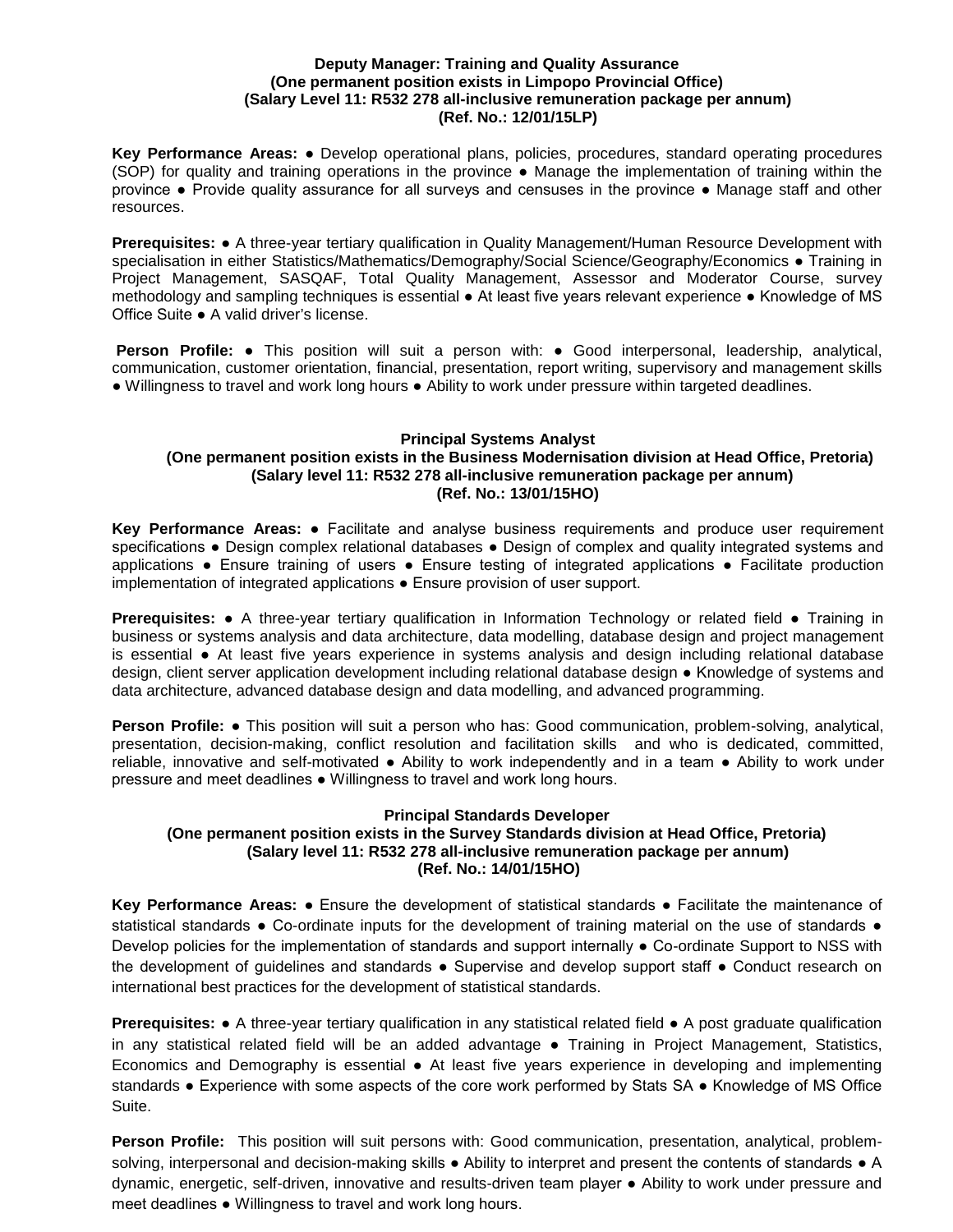#### **Principal Database and Application Server Administrator (One permanent position exists in the Corporate Data processing division at Head Office, Pretoria) (Salary level 11: R532 278 all-inclusive remuneration package per annum) (Ref: No.: 15/01/15HO)**

**Key Performance Areas:** ● Develop relevant policies, procedures, guidelines and standards and project plans • Conduct research on new techniques, technology and solutions • Install, administer and optimise database and application servers as well as related components • Design, develop, implement, monitor, maintain and performance-tune databases ● Establish and maintain appropriate end-user database access control levels ● Interact with stakeholders ● Supervise staff● Define and perform database backups, recovery and archiving according to plans.

**Prerequisites:** ● A three-year tertiary qualification in Information Systems/Computer Science/Information Technology ● A DBA certificate is essential ● At least five years working technical experience in a database administration or senior technical position ● An understanding of database structures, theories, principles, and practices is required ● Working technical experience with designing, building, installing, configuring and supporting database and application servers · Hands-on database tuning and troubleshooting experience · Working technical knowledge of relational databases, server performance tuning and monitoring tools  $\bullet$ Knowledge of storage technologies and server security ● Proven knowledge of systems development life cycle methodologies.

**Person Profile:** • This position will suit a person who is: • Highly self-motivated, goal-driven, hardworking, persistent, innovative and dedicated ● Ability to work under pressure ● Willingness to travel and work long hours.

# **Provincial Assistant Manager: Supply Chain Management (One permanent position exists in the Northern Cape Provincial Office: Kimberley District) (Salary level 9: R270 804 per annum) (Ref. No.: 16/01/15NC)**

**Key Performance Areas:** • Implement operational plans, policies, procedures, process mapping and standard operating procedures (SOP) for SCM in the province • Provide SCM function in the province • Implement and monitor service level agreements • Perform asset function in the province • Perform transit services in the province • Liaise with stakeholders • Ensure proper filing and safekeeping of SCM documents.

**Prerequisites:** • A three-year tertiary qualification in Supply Chain Management/Logistics • Training in LOGIS, Supply Chain Management, Tender Course, BAS and PFMA is essential • At least three years proven experience in procurement preferable in the public sector • Knowledge of MS Office Suite.

**Person Profile:** • This position will suit a person with: • Good communication, report writing, analytical, numerical, financial and time management skills • Ability to negotiate, mediate and have initiative • Ability to part skills and train users in various fields.

## **Provincial Security Co-ordinator (One permanent position exists in the Northern Cape Provincial Office) (Salary Level 9: R 270 804 per annum) (Ref: No.: 17/01/15NC)**

**Key Performance Areas:** ● Co-ordinate, monitor and ensure compliance relating to security processes and procedures ● Provide and co-ordinate physical security function in the province ● Provide effective occupational health and safety functions in the province • Conduct investigations on security related matters • Provide effective information security compliance in the province ● Liaise with stakeholders.

**Prerequisites: ●** A three-year tertiary qualification in Law Enforcement/Security Management ● Training in security management, security appraisals, security investigations and project management is essential • State Security Agency Management/Advisor Course will be an added advantage ● At least three years experience in security management, security investigation and assessment • Supervisory experience will be an advantage • Knowledge of security administration, investigation methodologies, information security audits as well as conducting threat and risk assessments ● Knowledge of MS Office Suite and presentation skills ● A valid driver's license will be an added advantage.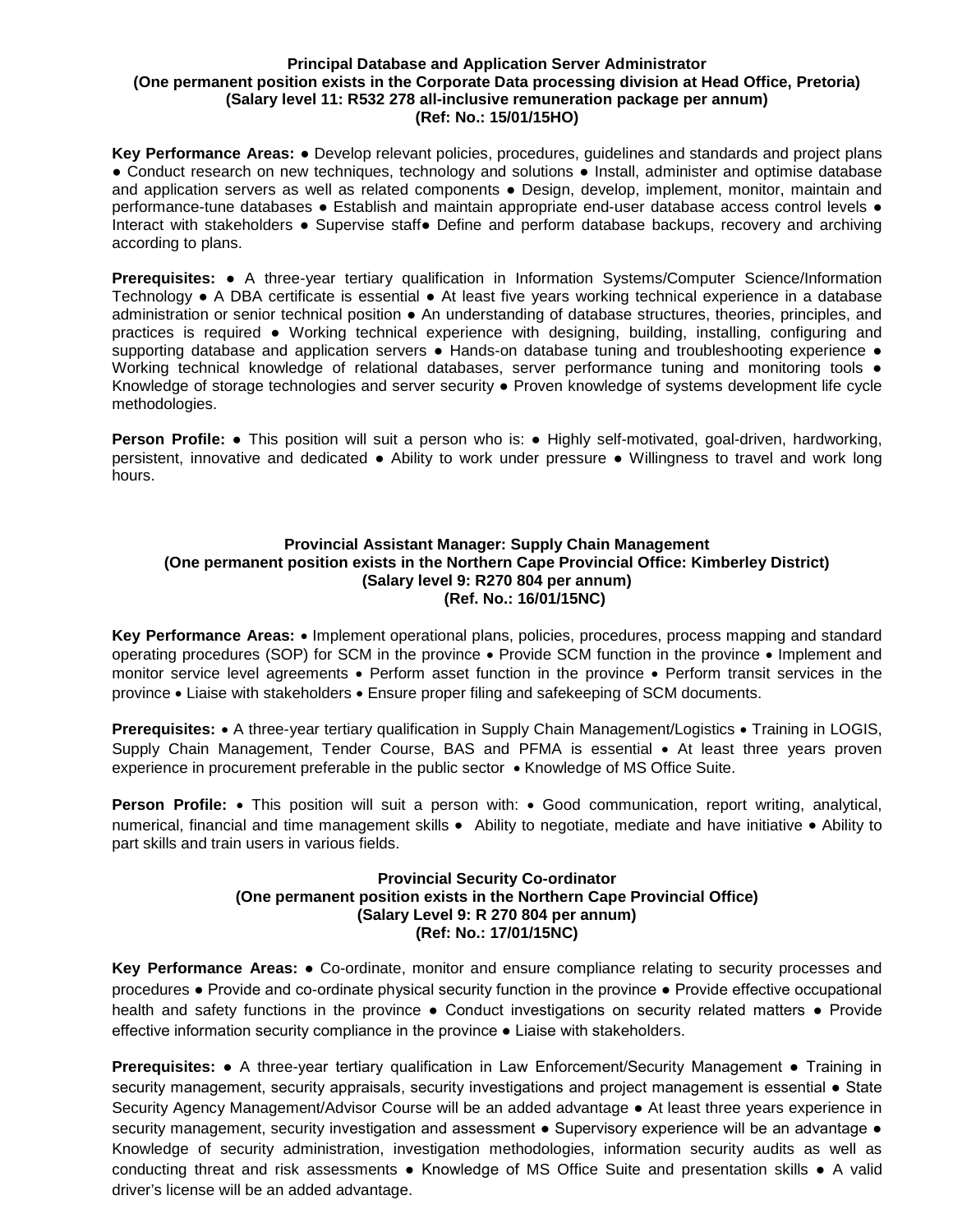**Person Profile:** ●This position will suit a person with: ● Good communication, conflict management, interpersonal, co-operative, assertive and high integrity character ● Ability to work long hours and travel extensively. The candidate will be subjected to a Top Secret Clearance process.

### **Systems Developer (One permanent position exists in the Business Modernisation division at Head Office, Pretoria) (Ref. No.: 18/01/15HO) (One permanent position exists in the Corporate Data Processing division at Head Office, Pretoria) (Ref. No.: 19/01/15HO) (Salary Level 9: R270 804 remuneration per annum)**

**Key Performance Areas:** ● Participate in gathering and analysis of user requirements ● Develop, maintain and run update procedures on databases from external sources ● Develop, maintain and extract procedures on databases and existing applications to provide to users ● Participate in the design of complex high-quality applications and relational database ● Develop applications ● Test applications ● Develop user manuals and train users on applications ● Provide user support and maintenance of existing projects.

. **Prerequisites:** ● A three-year tertiary qualification in Information Technology or related field ● At least three years experience in programming ● Relevant working experience with HTML**5**/XHTML PHP, JavaScript, ASP, jQuery and CSS3 ● Experience working with relational databases such as MySQL, MSSQL or Oracle and a good working knowledge of SQL ● Experience in content management systems ● Knowledge of Linux Administration and troubleshooting ● Experience in mobile platform development will be an added advantage.

**Person Profile:** ● This position suit a person who has: Good communication, presentation, analytical, planning, organising, problem-solving, customer interaction and decision-making skills ● A dynamic, energetic, selfdriven, innovative and results-driven team player ● Ability to train people ● Ability to work under pressure and meet deadlines ● Willingness to travel and work long hours ● Ability to remain abreast of trends and developments in web accessibility technologies.

# **Assistant Manager: Survey Statistician (Two permanent positions exist in the Structural Industry Statistics division at Head Office, Pretoria) (Salary level 9: R270 804 per annum) (Ref No.: 20/01/15HO)**

**Key Performance Areas:** ● Attend to user needs and queries ● Develop survey methodology, questionnaire, data processing system and statistical processing methodology ● Co-ordinate and monitor the data collection process training of data collectors and development of training manuals ● Perform advanced data analysis and editing ● Review quality standards, data analysis framework and implementation of operational plans ● Develop and maintain the dissemination plan, publication document and clearance document • Develop and maintain detailed sources and method documentation ● Manage team's performance and comply to human resource directives and legal frameworks.

**Prerequisites:** ● A three-year tertiary qualification in Statistics/Economics/Econometrics/Accounting ● Advanced training in SAS, introduction to project management, and introduction to economic indicators and analysis is essential ● At least three years experience in the relevant field ● Knowledge of advanced statistical techniques ● Knowledge of MS Office Suite.

**Person Profile:** ●These positions will suit persons with: Good communication, interpersonal, planning, problem-solving and analysis skills ● Ability to meet deadlines.

# **Statistician: Births and Deaths (One permanent position exists in Health and Vital Statistics Division at Head Office, Pretoria) (Salary level 8: R227 802 per annum) (Ref: No.: 21/01/15HO)**

**Key Performance Areas:** • Assist with editing and quality assurance of data on births, deaths and causes of death • Analyse data on births, deaths and causes of death and produce tables and graphs • Assist with the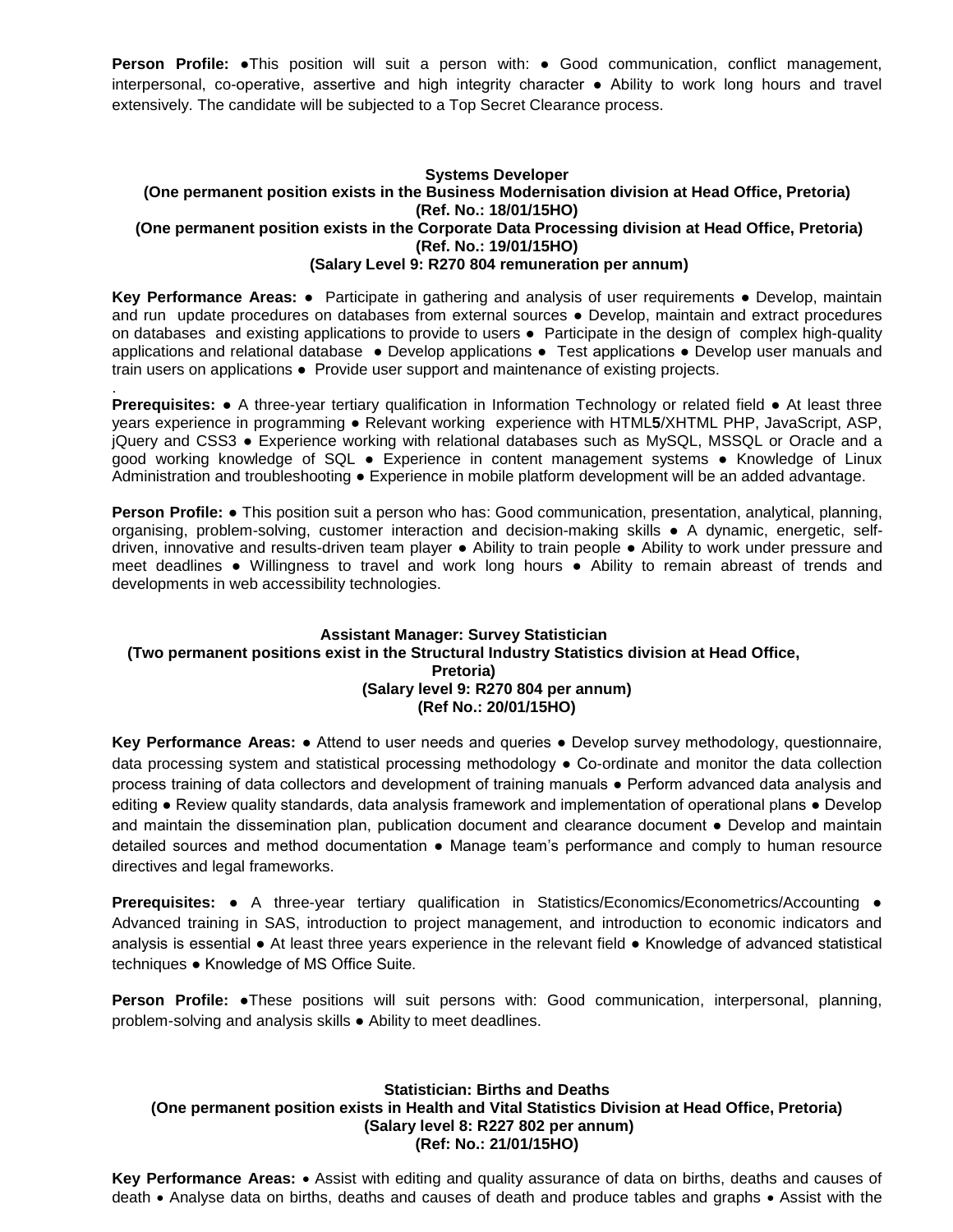write-up of statistical releases on recorded live births and mortality and causes of death and prepare clearance documents and presentations required before publication • Liaise with stakeholders • Provide administrative and logistical support to the division as and when required.

**Prerequisites:** • A three-year tertiary qualification in Demography/Population Studies/Sociology/Statistics or related field • Training in the application of statistical or demographic software for data analysis is essential • At least two years experience in quantitative methods; processing and analysis of administrative records or survey data; and use of relevant statistical and demographic packages • Knowledge of Population Studies, Vital Statistics, administrative records and research methods.

**Person Profile**: •This position will suit a person with: Good conceptual, analytical, numerical, communication, co-ordination and liaison skills with a strong focus on service delivery, customer needs and process and product quality • Ability to work under pressure • Ability to handle multiple and basic tasks and projects.

### **Demographer (One permanent position exists in the Population Statistics division at Head Office, Pretoria) (Salary level 8: R227 802 per annum) (Ref. No.: 22/01/15HO)**

**Key Performance Areas:** Participate in the development of census/survey content and product ● Participate in user consultation processes for census/survey data items and products ● Provide support on census/survey training on content ● Provide support in census/survey analysis and product development

**Prerequisites:** ● A three-year tertiary qualification in Statistics/Demography or related field ● At least two years experience in census or survey undertaking ● Ability to analyse data using statistical packages such as SAS and STATA ● Knowledge of MS Office Suite.

**Person Profile:** This position will suit a person with: ● Good communication, interpersonal, presentation, numerical and analytical skills ● Ability to handle multiple tasks and work under pressure within targeted deadlines ● Willingness to work long hours.

Short-listed applicants must be willing to undergo a competency exercise as part of the selection process.

**\_\_\_\_\_\_\_\_\_\_\_\_\_\_\_\_\_\_\_\_\_\_\_\_\_\_\_\_\_\_\_\_\_\_\_\_\_\_\_\_\_\_\_\_\_\_\_\_\_\_\_\_\_\_\_\_\_\_\_\_\_\_\_\_\_\_\_\_\_\_\_\_\_\_\_\_\_\_\_\_\_\_\_**

### **Closing date for applications: 23 January 2015**

**Required documents:** A signed Z83 application form ● Detailed CV with contact details of three recent references ● Certified copies of qualifications and Identity Document. NB: Applicants risk being disqualified for failing to submit all the required documents as indicated above.

**Important note:** If you do not hear from us within three months of the closing date, please regard your application as unsuccessful ● Correspondence will be entered into with short-listed candidates only ● Statistics South Africa reserves the right not to make an appointment ● Appointment is subject to security clearance, the signing of a performance agreement or plan, verification of the applicant's documents and reference checking  $\bullet$ Applications received after the closing date will not be considered ● Please clearly indicate the reference number of the position you apply for in your application. If you apply for more than one position, submit separate applications.

● **Head Office, Pretoria:** Post to the Recruitment Manager, Statistics SA, Private Bag X44, Pretoria 0001 or hand-deliver at 167 Manaka Heights Building, corner Andries (Thabo Sehume) and Vermeulen (Madiba) Streets, Pretoria.

**Enquiries:** Kindly contact Mr. Collen Mokonyane or Obed Marubyane at (012) 310 4604/366 0151.

●**Northern Cape:** Post to the Human Resources Officer, Private Bag X 5053, Kimberley 8300 or hand-deliver at The Old Standard Bank Building, Cnr Lennox & Du Toit Span Road. **Enquiries:** Kindly contact Ms Funeka Ntsiko at (053) 802 6833.